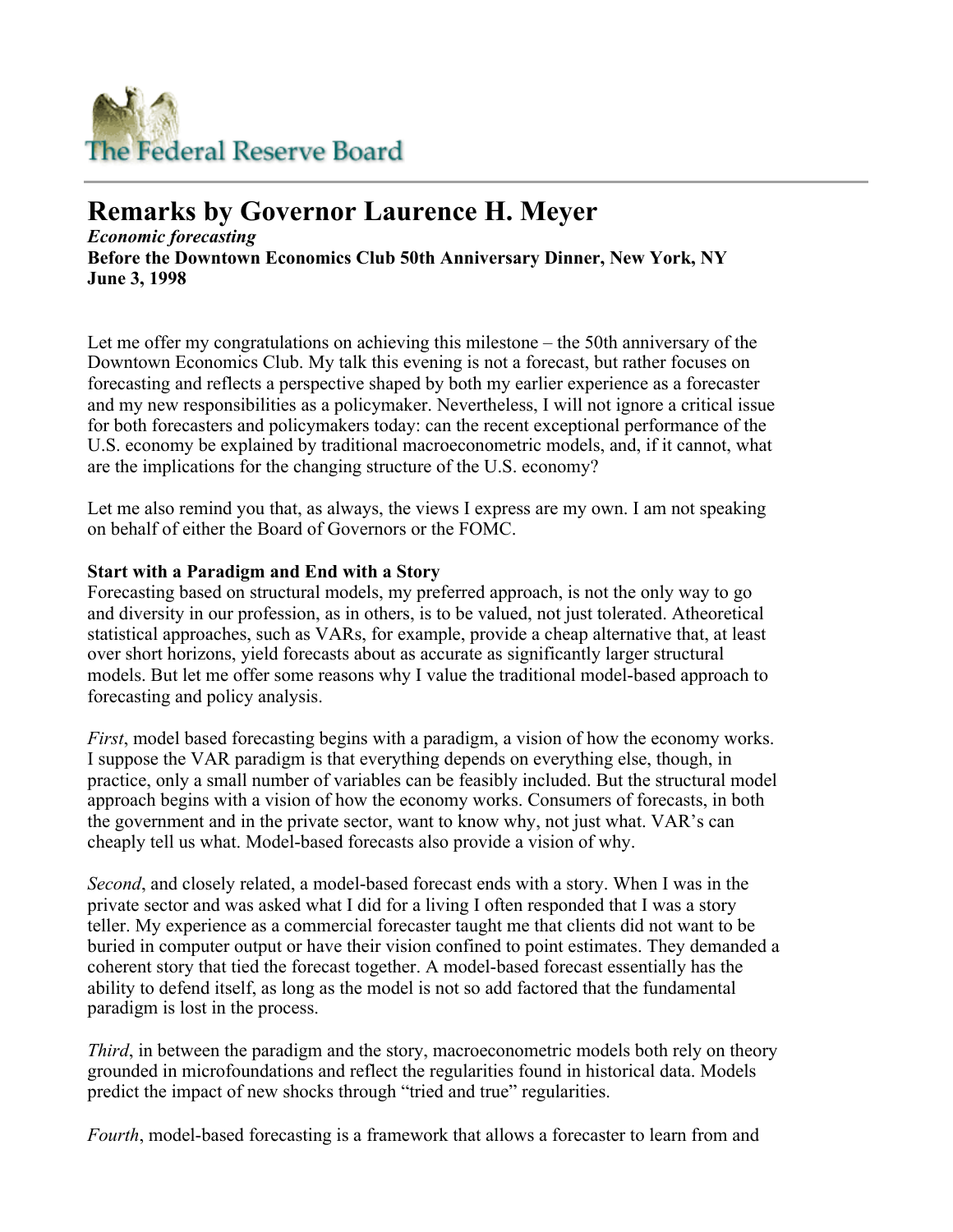indeed use past mistakes to improve future forecasts. This is clearly one of the keys to good forecasting. It is important to try to identify why you were wrong and to establish what part or parts of the model were responsible for the greatest errors. Responding to mistakes can certainly be aided by statistical analysis, but there is often room for judgment in deciding whether to continue a trend in an error pattern, hold it at its last value, or decay it, more or less rapidly.

*Fifth*, atheoretical statistical approaches, as typically used, yield unconditional forecasts. Most commercial and government forecasters very much want a conditional forecast. Part of the explanation is the value of contingency analysis, bracketing a baseline forecast with alternative forecasts based on more optimistic and pessimistic assumptions, and developing a contingency analysis of major risks to the forecast.

Despite my appreciation of structural models in forecasting, I do not believe in mechanical model-based forecasting – estimating the model and letting it make the forecast without intervention of the forecaster. When LHM&A won forecasting awards, I was often asked about my formula for success. I reported my recipe as one part science, one part judgment, and one part luck. The science was the model. Art refers to the role of judgment. You always have to appreciate that your model is too simple and does not account for some phenomena, especially those that are hard to deal with quantitatively. Periodically, one or more of these type of variables changes. Then you have to use your best judgment as an economist to predict the effect. And luck – well that speaks for itself.

# **The Paradigm**

Let me now turn to the paradigm. In macroeconomics, I suppose, the phrase "the paradigm" seems wholly out of place. So I mean the paradigm that is widely associated with traditional macro models, though there are, of course, some meaningful differences even within this class.

I view the traditional model paradigm as an updated and eclectic version of the neoclassical synthesis. It is defined by three key principles. *First*, the models are Keynesian in their short-run properties. Specifically, they allow for sticky prices and as a result output is demand-determined in the short run. *Second*, the models are Classical in their long-run properties. Specifically output is supply-determined in the long run, inflation is principally a monetary phenomenon, real interest rates are determined by forces of productivity and thrift, and nominal interest rates vary with inflation. *Third*, the price-wage dynamics in the model, most often captured in the Phillips Curve, provides the core of the adjustment mechanism that guides the transition from short run to long run. This sector essentially pins down just how sticky prices are in the short run and how long it takes for price flexibility to push the economy to a long-run equilibrium.

# **Implications of the Paradigm for Inflation and Growth**

Today, the challenge of explaining recent economic performance leads me to focus my attention on the implications of the paradigm sketched above for growth and inflation.

The growth framework that is embodied in this paradigm is generally the neoclassical model in which long-run growth is tied down by exogenous trends in population and multi-factor productivity. Capital deepening – that is, increases in capital relative to labor -- can also have an influence on the growth of labor productivity. The paradigm allows for an important but limited influence of fiscal policy on the level of output in the long run, principally via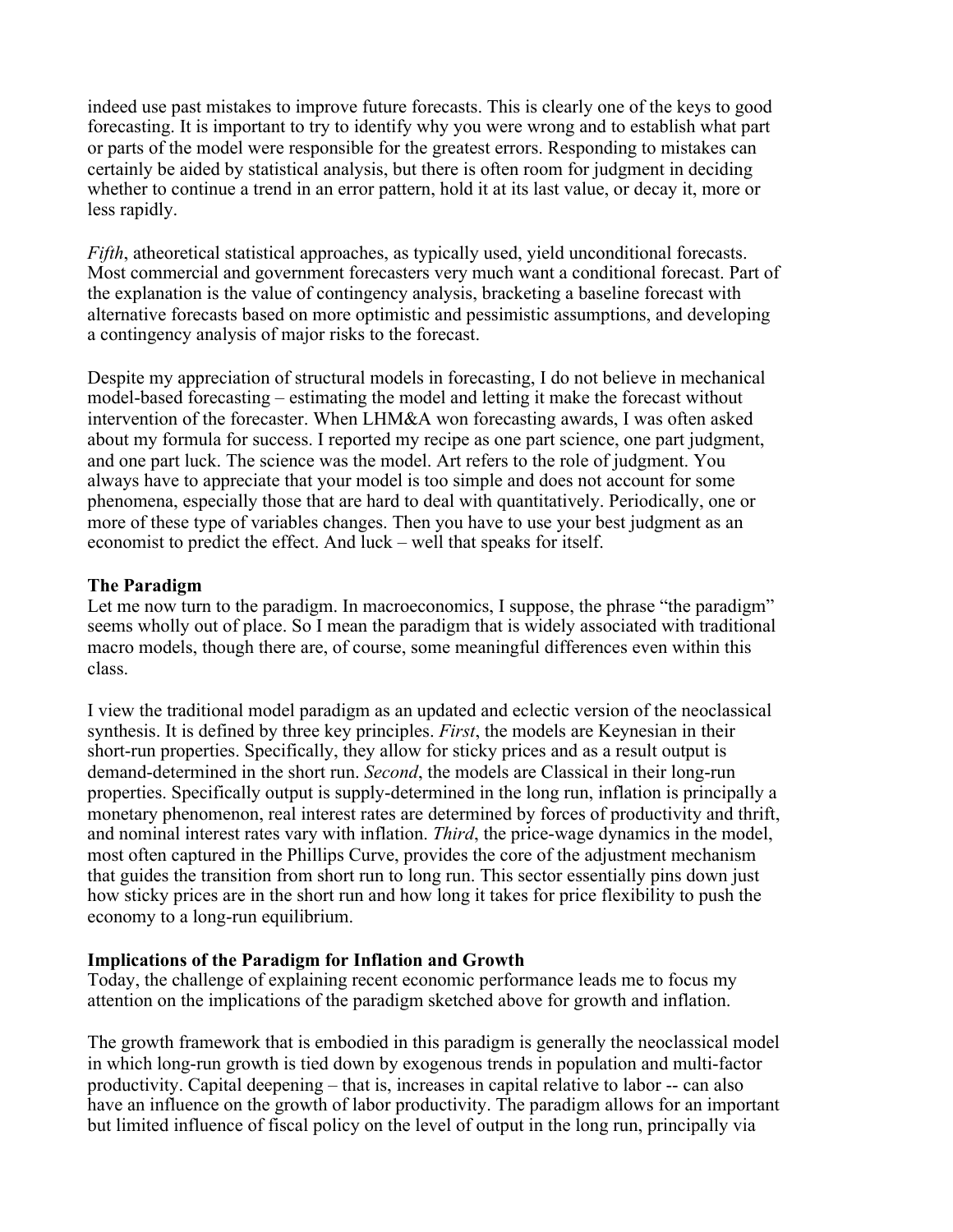changes in the structural budget deficit and supply-side tax policy. The models generally exhibit neutrality, meaning that a higher level of money supply results in proportionate changes in the price level with no effect on equilibrium values of real variables, implying that monetary policy pins down inflation, but does not affect real growth in the long run. A change in the trend rate of growth, in this framework, therefore would reflect some combination of exogenous changes in population and/or multi-factor productivity trends and/or endogenous capital deepening.

In these models, as noted earlier, inflation is principally or exclusively a monetary phenomenon in the long run. Even the recent experience of instability in money demand functions does not make inflation any less of a monetary phenomenon. Nominal income growth is, of course, tied down by M *and* V, as Irving Fisher taught us long ago. But even if inflation is not precisely related to money growth in the long run, because of shifts in velocity, the monetary authority ultimately determines and is therefore responsible for inflation in the long run.

Having asserted the primacy of monetary forces in determining inflation in the long run, some may wonder at my commitment to the Phillips Curve. You shouldn't! The Phillips Curve, as I hope is well known, does not pin down the long-run inflation rate. In the vertical Phillips Curve, at least, any stable inflation rate is compatible with equilibrium in the labor and product markets. Instead, the Phillips Curve specifies short-run inflation dynamics - how and why inflation moves from one path to another -- and highlights the critical role of excess demand as a proximate source of rising inflation.

It is sometimes asserted, incorrectly of course, that the Phillips Curve dictates an inverse relationship between the change in inflation and unemployment and therefore is clearly disconfirmed by the recent experience, as well as most of the observations in the 1970s and some in the 1980s. That was true of the late-1960s' permanent trade-off specification, but certainly is not true in the version that has been in place since at least the mid-1970s.

This paradigm now always incorporates into the model a second proximate source of changes in inflation – supply shocks. These refer to changes in the price of some goods that are unrelated to the balance between supply and demand in the domestic economy. The classic examples are weather-induced changes in food prices or OPEC-inspired changes in oil prices. I will return to this subject below, in reference to the current episode. But let me also emphasize that supply shocks themselves result only in temporary departures of inflation from the underlying rate justified by money growth. They do not at all undermine the principle that inflation in the long run is a monetary phenomenon.

#### **Evolution of the Traditional Model**

I want now to discuss four developments of special importance in the evolution of practice in model-based forecasting, post the MPS model of late 1960s vintage. The underlying core of life cycle consumption, neoclassical investment and labor demand, and inventorytheoretic money demand remains intact. The most important change was, as just noted, the transition from a Phillips Curve that allowed a long-run trade-off between inflation and unemployment to the vertical, natural rate specification. This change was well entrenched by the mid-1970s and was accompanied by a more consistent treatment of inflation in the models, including more careful differentiation of nominal and real interest rates. In addition, following the adverse supply shocks of the early 1970s, the models moved to explicitly incorporate supply shocks into the models.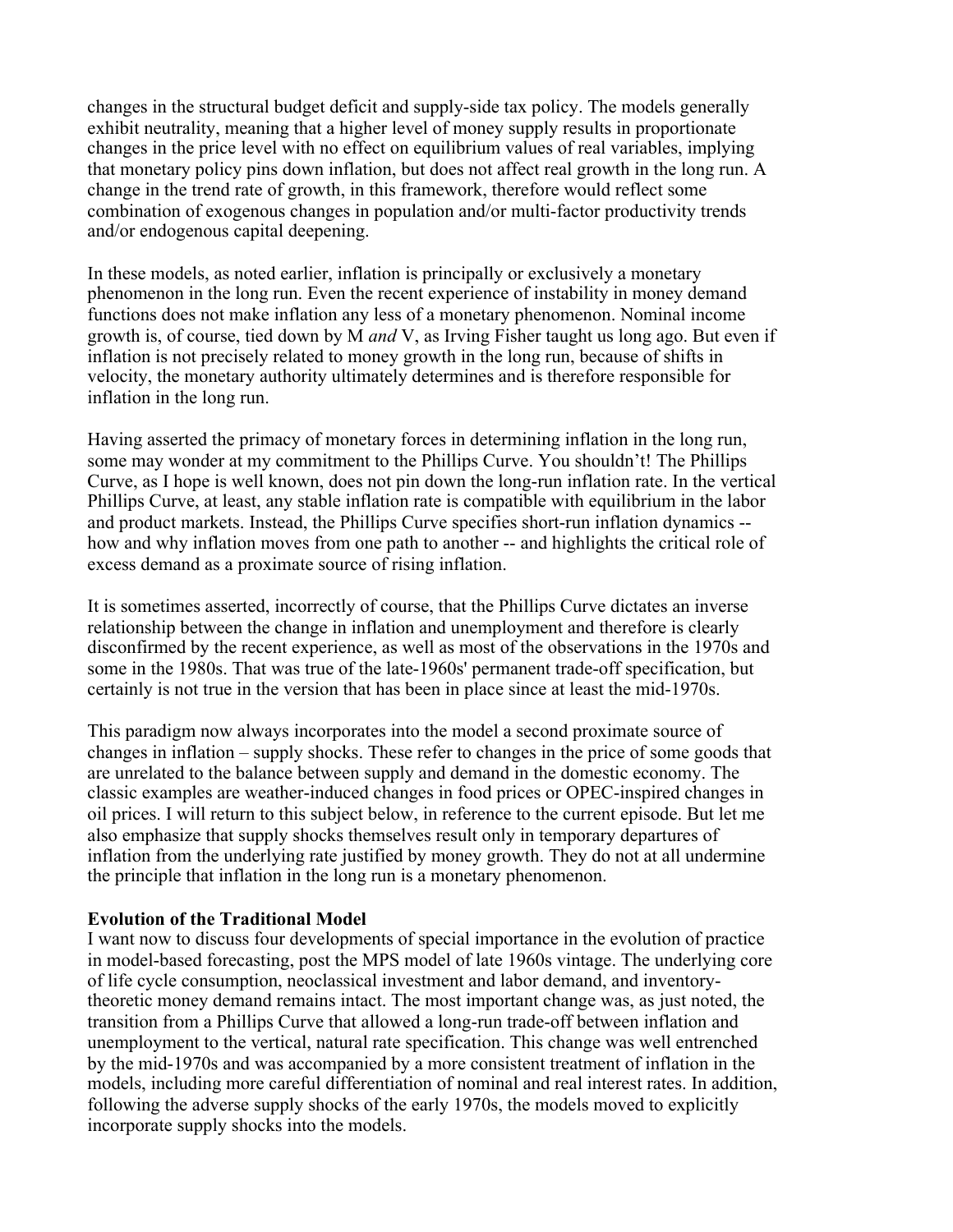The second development of special importance is the increased openness of the U.S. economy. Today, imports are a more important part of the short-run dynamics of the model, including a significant role as stabilizer of shocks to domestic demand. But this openness has also subjected the U.S. economy to shocks from abroad and forced forecasters to pay increasing attention to and incorporate in more detail international linkages. The recent episode of troubles among emerging Asia economies was outside the boundaries of coverage in some models, requiring add factoring of import and export equations to compensate. The experience suggests the importance of sufficiently broad measures of foreign economic activity and exchange rates in models, increasing the span of the world that forecasters have to give attention to in conditioning their forecasts for the U.S.

Increased mobility of capital also has sharpened the responsiveness of real exchange rates to real interest rate differentials across countries. Combined with the increased importance of imports and exports, this has increased the importance of the exchange rate channel in the transmission of monetary policy. It now accounts for about one-third of the interest responsiveness of aggregate demand to changes in interest rates over the one to three year horizon in the Board staff's model. Nevertheless, the overall interest sensitivity of aggregate demand appears to be nearly unchanged, with the increased role of exchange rates principally offset by decreased interest sensitivity of housing due to the elimination of Regulation Q and innovations in the financing of home purchases.

Finally, international developments are clearly playing an important role in the recent restraint on U.S. inflation. No doubt that the three-year appreciation of the dollar has played a powerful role. So has the lack of conformity in the business cycles in Europe and Japan relative to the U.S. The latter is especially important due to increased trade flows that effectively make capacity more of a global concept in some industries. I expect that our inflation performance would have been less exceptional if Europe and Japan's cycles had precisely matched our own and if the dollar had remained stable over the past three years.

A third evolution of structural models is the use of reaction functions to characterize monetary policy. At LHM&A, we offered our clients the choice of monetary policy regime. They could exogenize a short-term interest rate, a measure of the money supply, nonborrowed reserves, or switch on a policy reaction function. All these options have their uses, but in a period when there is serious doubt about the stability of money demand, monetary policy reaction functions provide an alternative approach to anchoring the determination of short-term interest rates.

I have previously noted the irony that policy reaction functions appear to be used more in models at the Federal Reserve where monetary policy is made than in the private sector where monetary policy has to be forecast. Many forecasters would prefer to rely on their interpretation of what various FOMC members say, or what one especially significant member of the FOMC says or does not say (and I am definitely not talking about myself), in setting the funds rate in the initial quarter. But after the first quarter or two, a policy reaction function provides a systematic way to relate monetary policy to the evolution of the forecast. A policy rule is also consistent with my answer when someone asks me, usually in jest, how the federal funds rate will change over the next several meetings. They are initially surprised that I would even answer such a question. But I do and I do so honestly. The answer is: It depends. Specifically, it depends on how utilization rates, growth, and inflation change over time and, at times, on changes in the forecast of these variables going forward.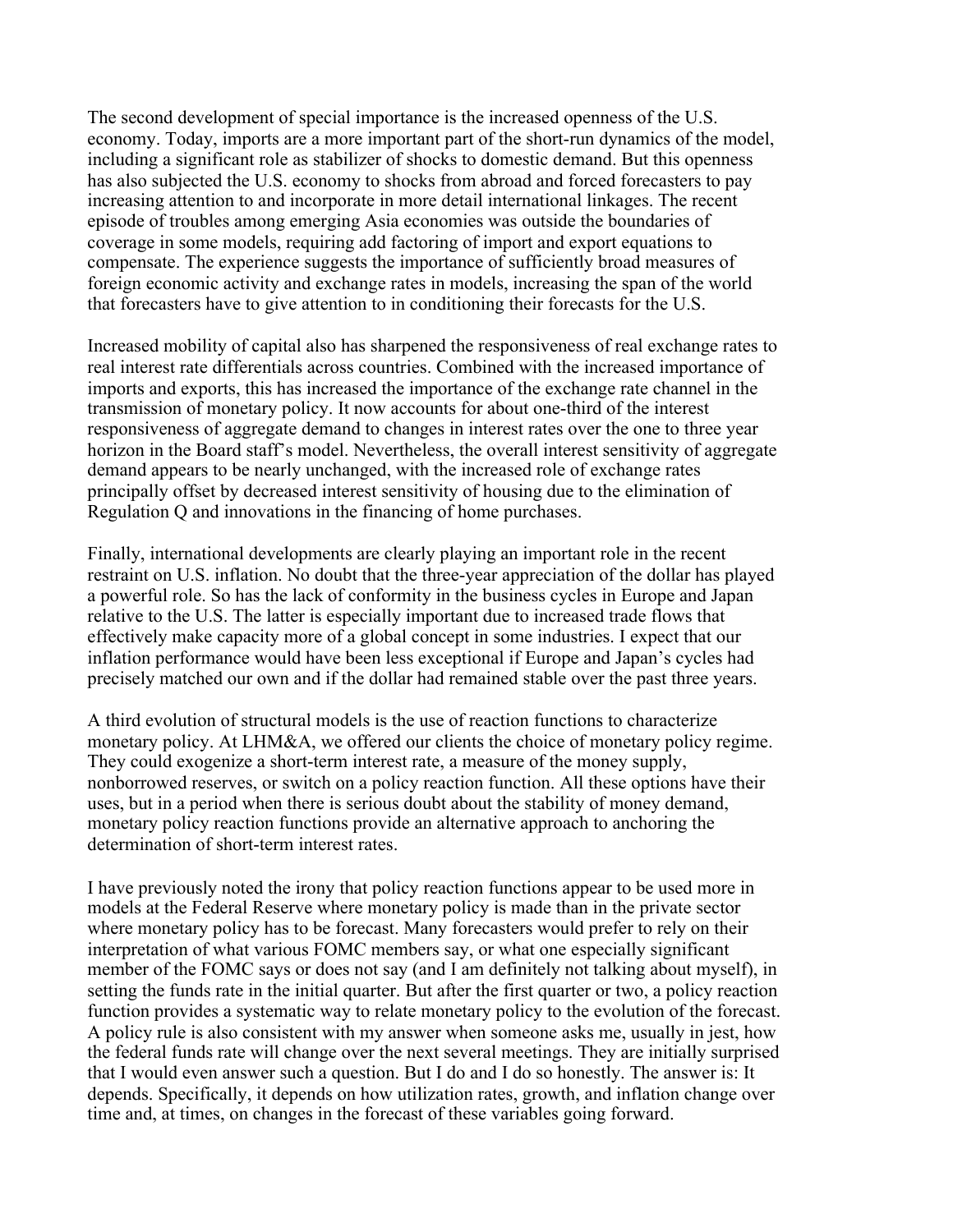The last major change in modeling is the ongoing attempt to incorporate more explicitly the role of expectations and to model more richly the formation of expectations. Most traditional macro models continue to attempt to capture expectations through distributed lags, an approach that incorporates in a rough way both adjustment costs and expectations formation. In most cases, a backward-looking adaptive expectations framework remains the conventional practice. This is an area in which the recently introduced FRB-US model, the successor to the MPS model at the Board, has significantly innovated.

The thrust of the new work is to separate macro-dynamics into adjustment cost and expectations-formation components, with adjustment costs imposing a degree of inertia and expectations introducing a forward-looking element into the dynamics. One result is a structure that integrates rational expectations into a sticky price model.

The model retains the neoclassical synthesis vision of the MPS model -- short-run output dynamics based on sticky prices and long-run Classical properties associated with price flexibility -- and therefore yields multiplier results, both in the short and longer runs, that frequently are very similar to those produced by the MPS model. The result is that the model produces, for the most part, what may be the best of two worlds – a modern form and traditional results! But the better articulated role of expectations in the new model also allows a richer analysis of the response to those policy actions which might have significant impacts on expectations of key variables such as inflation and/or interest rates.

# **Explaining Recent Performance**

When I talk about the challenge for monetary policy in the current environment, I often see a surprised look on the faces in the audience. What challenge? The economy is performing exceptionally. The only challenge, I am often told, is not to screw it up! But the first challenge is to understand the source of the exceptional performance. The second is to position monetary policy in light of the answer to the first challenge.

The surprises, from the perspective of the traditional models, have been the strength of domestic demand and, especially, the decline in inflation despite steadily rising utilization rates in the labor market to a level well below virtually anyone's estimate of the NAIRU.

Many, though perhaps not all, of the explanations for this exceptional performance fit well enough within the context of traditional models – through some combination of normal model error, exogenous shocks, and changes in parameters, the latter reflecting structural changes in the economy.

A significant part of the surprise in domestic demand reflects the unexpectedly sharp run-up in equity prices. The latter has sharply lowered the private saving rate and boosted consumer spending, contributed to the buoyancy of the housing market, and reduced the real cost of capital to businesses, encouraging a more robust pace of business fixed investment. Virtually all traditional models, I expect, have underpredicted the dramatic rise in stock prices. But there has also been a correlated set of other demand surprises, including, perhaps most importantly, in inventory investment.

I have emphasized the role of temporary favorable supply shocks as an important part of the explanation for the pattern in inflation and unemployment. I noted earlier the role of classic supply shocks – energy and food prices – as a source of temporary shocks to inflation in traditional models. In the current cycle many have pointed to a richer set of special forces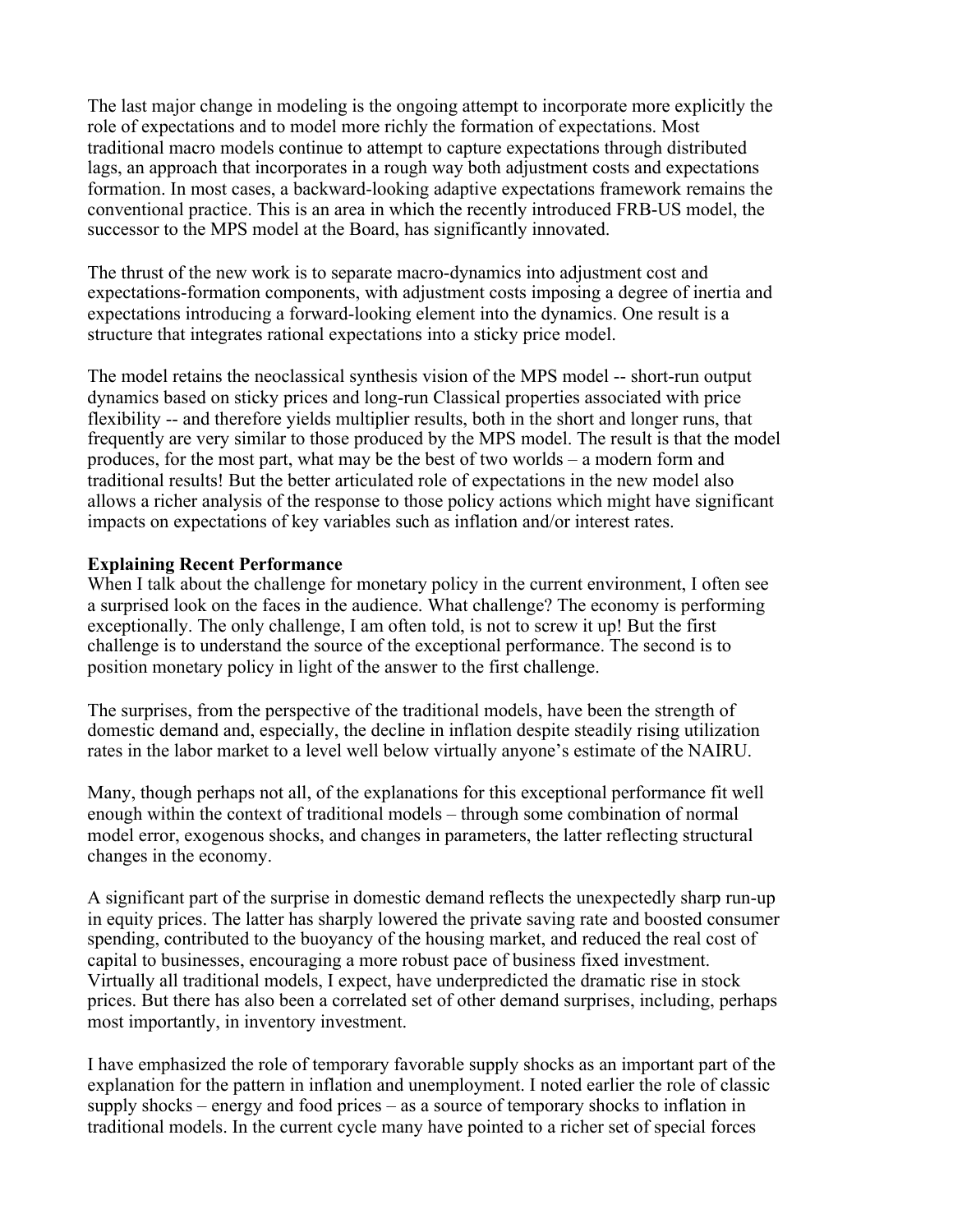acting on inflation – including the appreciation of the dollar, sharper declines in computer prices, and unusual moderation in health care costs.

I do not believe that the current experience can be understood without placing an important weight on such favorable supply shocks. On the other hand, I do not believe that supply shocks alone can fully explain the recent exceptional performance. I have written previously about the need to balance regularities and possibilities in explaining the current episode. The regularities refer to the historical regularities embedded in our traditional models, including the role of supply shocks, though these are often modeled too narrowly to do full justice to the current experience. Possibilities refer to more permanent structural changes that may have improved the performance characteristics of the economy, including a lower level of the NAIRU and a higher trend rate of productivity growth.

Structural change in the economy poses a potentially difficult problem for macroeconometric models. They are built on a base of a relatively long time series and therefore give relatively little weight in parameter estimation to the most recent observations. In many cases, this is a strength, but it can also, at times, be a significant weakness. It is useful to identify two errors that can be made in light of possible structural change. First, the model builder could fail to account in a timely way for structural change and therefore make poor forecasts. Model builders require a high burden of statistical proof before they jettison old specifications that have worked in the past, in favor of new, as yet unproven, ones. Thus it could take a pattern of systematic forecast errors built up over time before the model builder concedes a specification has been altered by structural change in the economy.

In the second type of error, any forecaster could quickly translate what may be random errors in the "model" into a presumed structural change, when in fact no such change has occurred. The latter adjustment might nevertheless mop up the errors for a few quarters, but would ultimately undermine the accuracy of forecasts going forward. Model-based forecasters may, I expect, be more likely to make the first error. Forecasters who pay much more attention to current observations and correspondingly less weight to past observations are perhaps more likely to make the second type of error. My experience suggests that the former approach is better on average, but certainly not better in every episode. Only time will tell which approach will prove to work better in the current episode.

I would be inclined to relax the statistical criteria for structural change when there is a plausible story and sufficient anecdotal evidence to support the change. This leads me to more quickly accept the suggestion of recent data that there may have been a decline in NAIRU, from near 6% in the decade preceding this expansion to about 5  $\frac{1}{2}\%$  today. This could be rationalized as arising from increased worker insecurity, reflecting increased concern about job obsolescence because of technological change and increased recognition of the flux in the labor market associated with frequent corporate restructuring. It might also be related to the unusual divergence between labor and product market measures of supplydemand balance. The absence of indications of excessive demand pressures in product markets, in my view, is a powerful part of the absence of pricing leverage firms regularly report. As a result, there may be greater reluctance to pay up for labor, even when labor markets are very tight, given the difficulty in passing on higher wage costs in higher prices.

In the case of productivity growth, on the other hand, I have more questions about a structural break. I do believe in and take into account capital deepening. Such increases in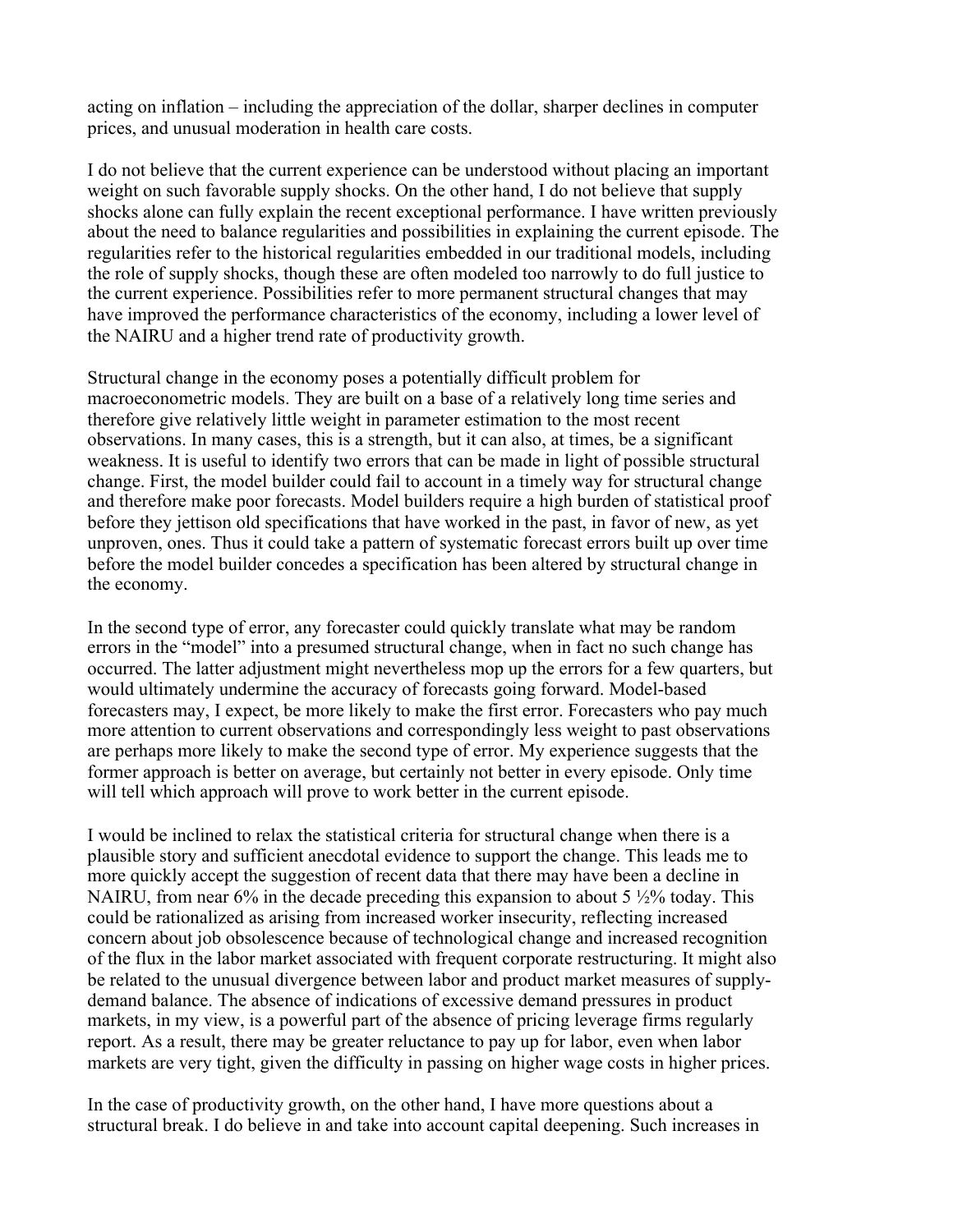the capital-labor ratio generate endogenous changes in the near-term productivity trend which many models explicitly allow for. Given the investment boom in the current expansion and the resulting high rate of net investment, it is very plausible that there should be some acceleration in productivity relative to what it otherwise would have been.

Coming into this expansion, the estimate for the productivity trend was generally 1.1% per year. But the growth in productivity over this cycle has in fact been *less* than this trend rate, despite the recent strong cyclical growth. Because the trend rate cuts across expansions and recessions, we would have ordinarily expected to see above-average productivity growth over the expansion. The source of this diminished productivity growth is the unexpected weakness in productivity growth – near zero – over the two-year period, 1994 to 1995. The recent acceleration in productivity is mostly consistent with the sharp acceleration in GDP growth over 1996 through early 1998.

Looking forward, I assume that the earlier trend, adjusted for technical revisions in the price index and taking into account recent capital deepening, justifies an estimate of 1.3% to 1.4% for trend non-farm productivity growth in 1998. This will rise further to 1.4% or 1.5% next year and going forward, due to further technical revisions in the price index. I should stress that part of this pick-up in productivity is not real; if BEA revised history in line with their new technical procedures, the old rate of productivity growth would be somewhat higher as well.

### **Implications for Monetary Policy**

So what does all this imply for the conduct of monetary policy? It suggests that policy is now being made in an environment characterized by even greater uncertainty about key parameters than is normally the case. And such uncertainty often justifies more caution about changes in policy.

But this shouldn't distract us from the essential reality that there are limits – limits to the sustainable level of production at any given point in time and to the sustainable growth in output over time. When I express my concerns about the sustainability of  $4 - 5\%$  growth and a 4.3% unemployment rate, I sometimes hear from those who insist that the old paradigm of limits has been replaced by the new era paradigm, in which global competition and productivity improvement on demand guarantee that any level of utilization rates and any level of growth can be sustained with low stable inflation. Needless to say, I reject this vision. Old limits may give way to new limits, but if the new limits are not respected, there will be a price to pay.

A concern in the current environment is that, when the restraining effects of the collection of favorable supply shocks dissipates or reverses, significant demand pressures will be unmasked, resulting in a double hit on inflation. Such an outcome is not inevitable. Indeed, many private sector forecasts tell a story in which this eventuality does not arise or does so only to a very limited degree. These forecasts trace out what I have referred to as a "reverse soft landing" in which growth slows, virtually immediately, to below trend, utilization rates in labor markets ease, and the economy returns to a sustainable balance between supply and demand just as the favorable supply shocks dissipate. This is not an implausible forecast, by any means.

The two numbers perhaps most startling in the current environment are 4.3 and 100. The 4.3 is the percent unemployed, the lowest level in more than a quarter of a century. The 100 is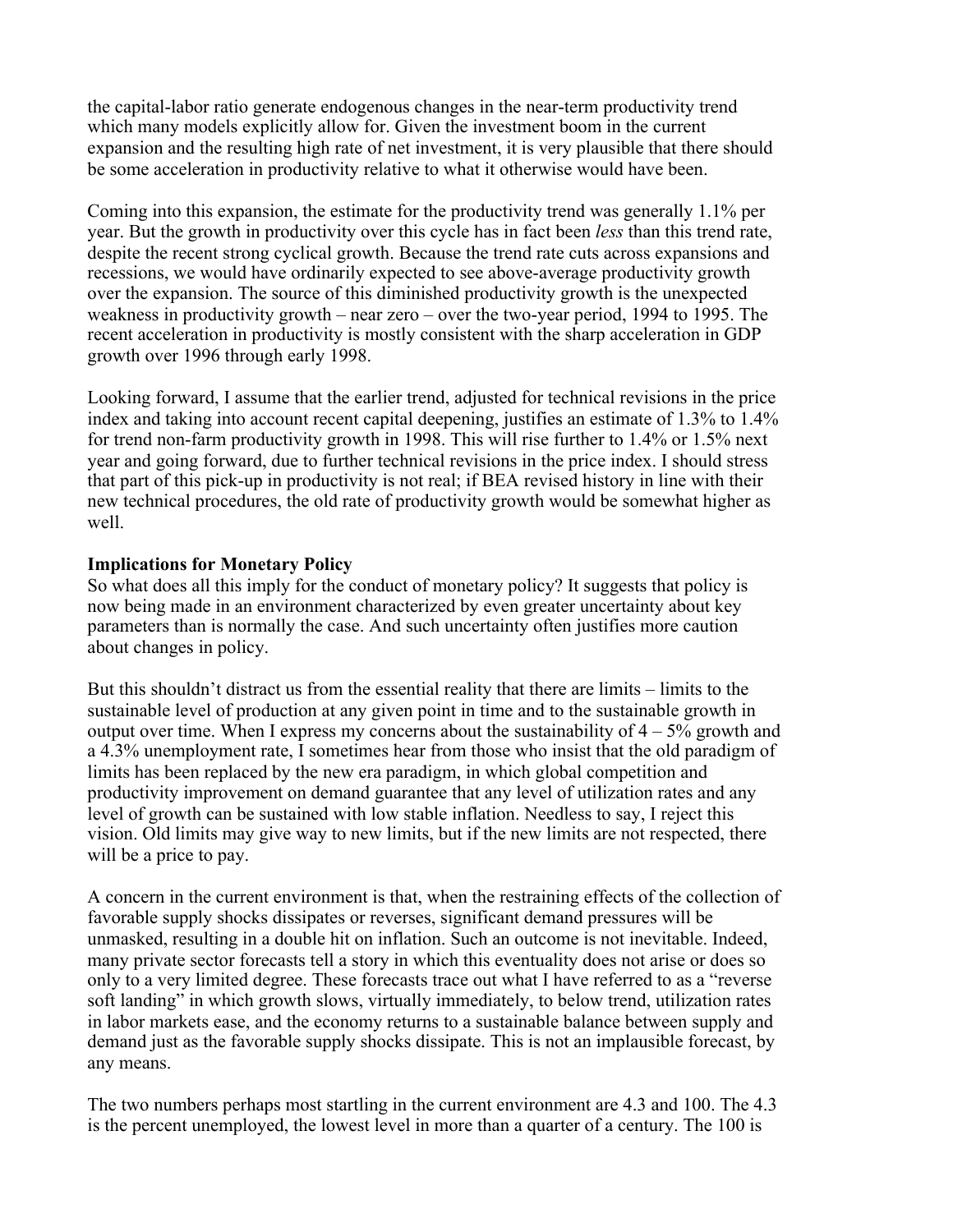the billions of dollars of inventory investment in the first quarter, a record level, nearly double the forecast going into the quarter, and between 3 and 4 times the amount of inventory investment compatible with trend growth. This should unquestionably contribute to some drag on production going forward.

A second force for moderation is the continuing external drag – reflecting not only spillover from the Asian emerging economies, but also from the deteriorating performance in Japan and the weight of the cumulative past appreciation of the dollar relative to other developed economies. And in the last month or so, the downside risk associated with Asia, Japan and other emerging and transitional economies, including Latin America and Russia, appears to have increased.

Finally, there is a prospect that some of the recent positive demand surprises may fade. Even the failure of the stock market to move to further highs this year, for example, would result in a much diminished positive impulse from wealth effects on spending over 1999.

The issue is really not whether or not the economy slows. I believe it will, though this belief has been tested and found wanting too often to want to dwell on in this expansion. But the issue is how much growth slows and when. To trend or below, or to a level still above trend? Immediately or later in the year, in the meantime leaving labor markets still tighter than they are today?

We also have to balance the decline in unemployment against the fall in inflation. Taylor rules represent one such balancing act and generally find that the two developments have recently provided nearly offsetting prescriptions of the federal fund rate, thereby justifying the nearly steady federal funds rate. In the presence of temporary supply shocks, however, it is useful to use a forecast of inflation, looking beyond the temporary effect, when interpreting such rules. For example, while the overall CPI increased 1.5% over the four quarters ended in the first quarter, the Blue Chip Consensus Forecast is for a 2.5% increase over 1999.

So what is the underlying rate of inflation today? Is the 1½% increase in the overall CPI over the last year an appropriate point of departure? That depends on your view about whether oil prices might fall again next year, or rise. Or whether the dollar will continue to appreciate, or reverse itself next year. Or whether health care costs are in the process of rebounding.

Even using the core measure, is the underlying inflation rate 2.1%, as in the 12-month change, slightly below the 2.2% last year and therefore showing no sign of reversal? Or is the pattern in three-month and six-month readings telling us something important? The 6 month compound annual rate of core CPI inflation is 2.5% and the 3-month is 2.8%. These higher frequency inflation rates are not only greater than the lower frequency rates, but they show a different trend. Once again, this highlights the importance of judgment in the forecast. How much data do we need to establish a change in trend?

You will note that I seem to need less data on inflation to question the trend than I did on productivity. I admit it. I have been watching for a rebound in inflation and have not been expecting a sharper increase in productivity, beyond the adjustment I have already made for capital deepening. There is a danger of only seeing what you expect and not respecting the data. But there is also the issue of adjusting thresholds for accepting changes in trend